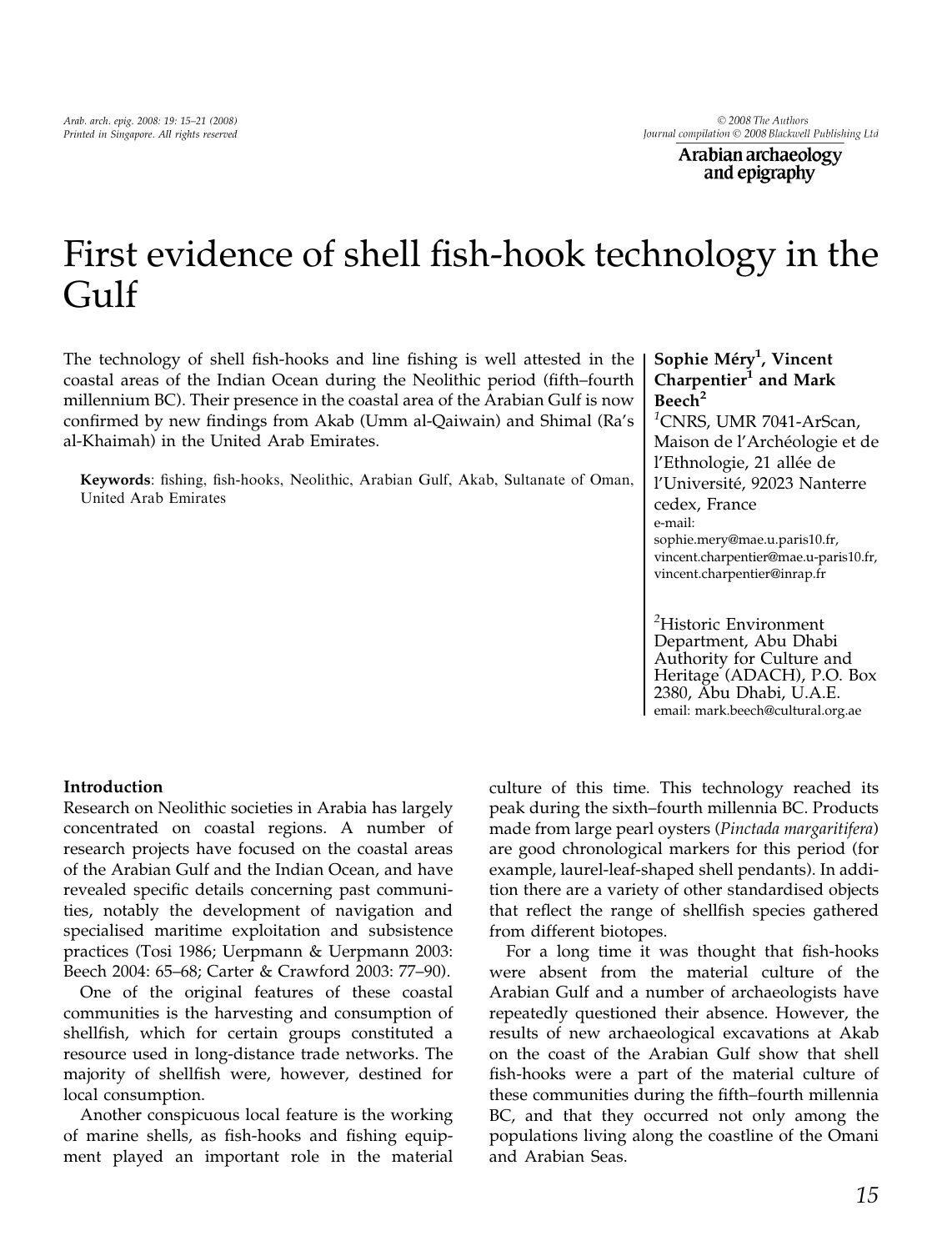# SOPHIE MÉRY ET AL.

#### Fish-hooks of the Indian Ocean

Since the first discovery of a large fish-hook in 1981 at Khor Milkh, south of Muscat in the Sultanate of Oman, by Carl Phillips and Tony Wilkinson (1979: 107–112), the majority of shell middens dating to the sixth–fourth millennia BC distributed along the coast of Oman have produced this type of object (Fig. 1).

Sites located along the coast of the Gulf of Oman such as Khor Milkh KM1-2, Wadi Shab GAS-1, Ra's al Hadd HD-2 and especially Ra's al-Hamra (i.e. RH-4-5-6, 10) have all furnished a great number, sometimes in various stages of elaboration. The case is the same for the Arabian Sea coastline. Further examples are known from Ra's al-Hadd HD-2-5-6 and 99, Ra's al Jinz RJ-2 (period I) and RJ-40, Khabbah KHB-1, Ruwayz RWY-1, Suwayh SWY-1, 2 and 4 (Durante & Tosi 1977; Biagi & Travers 1985; Uerpmann 1992; Charpentier & Méry 1997; Méry & Charpentier 2002; Tosi & Usai 2003). The settlement of Ra's Jibsh, located farther to the south and less intensively studied, has not yet produced any such finds but it may be reasonably presumed that the Neolithic fisheries of the Arabian Sea continued as far as the Red Sea.

## First indications of shell fish-hooks in the Gulf Al-Buhais

Site BHS-18 at Jebel al-Buhais is a large site located in the interior of Sharjah emirate, equidistant between the shores of the Arabian Gulf and the Gulf of Oman. Its pastoral economy was largely



Fig. 1.

Distribution map of Neolithic mother-of-pearl fish-hooks between the sixth and fourth millennia BC.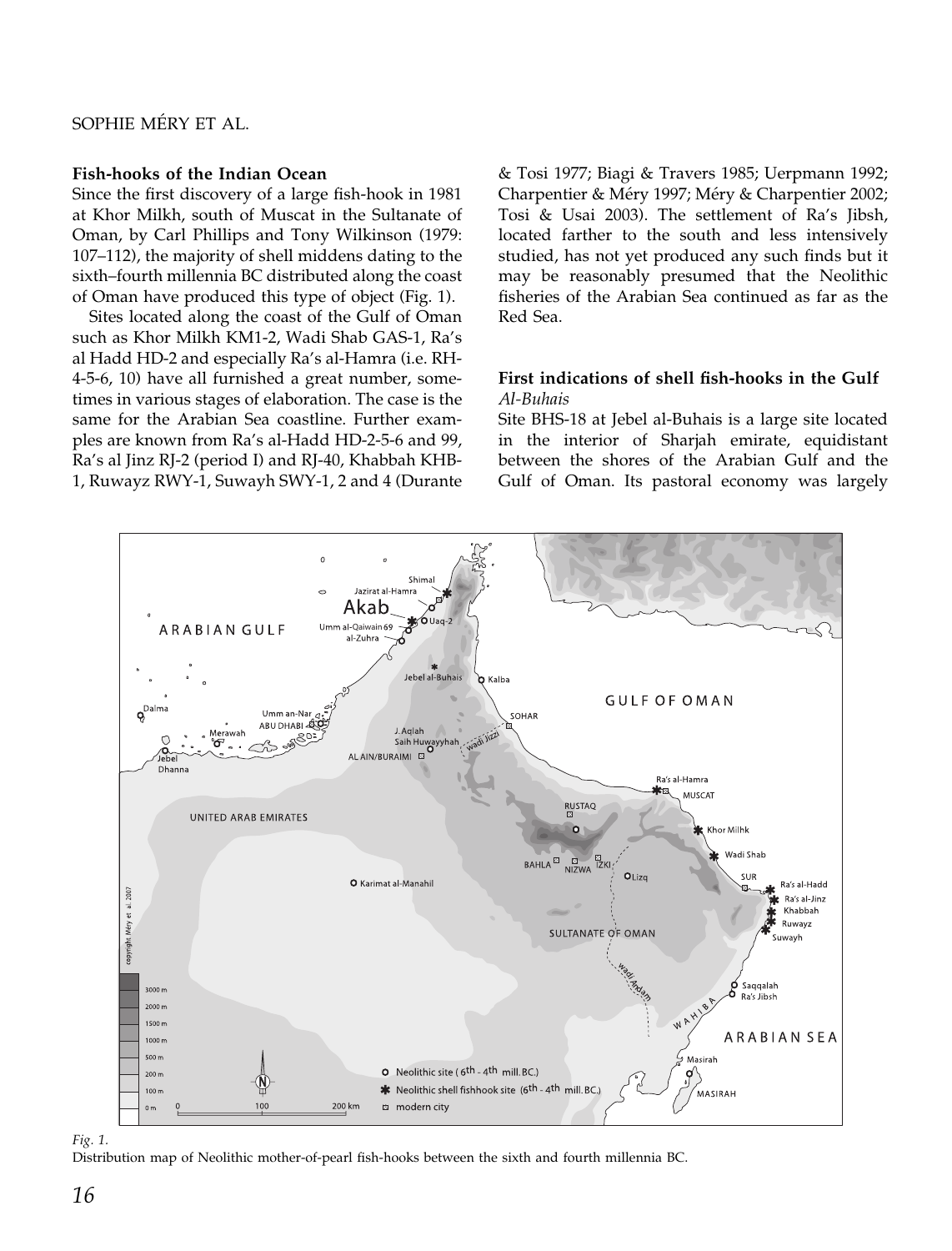based on the exploitation of sheep and goat, although cattle were also present. The local fifthmillennium BC (5100–4300 BC) community also exploited marine resources as part of a seasonal cycle<sup>1</sup>, and analysis of  $\delta$ 13C values from two individuals buried within the cemetery indicate the important contribution of marine products in the food chain (Uerpmann, Uerpmann & Jasim 2000).

The discovery of two shell fish-hooks in BHS-18 is a good indication that such technology may have been employed in the waters of the Arabian Gulf (Kiesewetter, Uerpmann & Jasim 2000: 137–146, figs 2.13 and 6). Both of the examples are fragmented and of modest dimensions. The first item is just a small point fragment.

The second is better preserved, just slightly burnt at its extremities. Its system for attaching the line is particularly interesting since it is composed of two eyelets (making a perforated hole), a procedure known from examples found in the Sultanate of Oman (Khor Milkh KM-1-2, Wadi Shab GAS-1, Ra's al-Hadd HD-2-5, Jinz RJ-2, Khabbah KHB-1 and Ra's al-Hamra RH-5) (Phillips & Wilkinson 1979; Uerpmann & Uerpmann 2003; Charpentier & Méry 1997; Scaruffi 2004; Gaultier et al. 2005). In Oman, this method was exclusively used for the largest fishhooks, which are generally dated to the fourth millennium BC, fish-hooks intended for capturing large fish such as carangids and scombrids (usually Thunnus albacares), but probably also for sharks (Charpentier & Méry 1997; Uerpmann & Uerpmann 2003: 198–199).

## Marawah Island

A possible blank (preform) has been recently collected from the surface of site MR1 on Marawah Island (Abu Dhabi emirate) (Beech 2004). This is a rather tenuous find since we cannot actually confirm whether it is part of a real artefact. Future excavations at this site may, however, provide more substantial evidence to deepen our understanding of its significance.

#### First fish-hooks from the Gulf

#### Akab Island

Best known for its remains of Dugong dugong (Jousse et al. 2002), the Neolithic site located on Akab Island in the Emirate of Umm al-Qaiwain (4700–3050 BC) is now the subject of new archaeological investigations<sup>2</sup>. The resumption of the excavations at Akab (in 2002, 2006 and 2007) led to the discovery of shell fish-hooks in well-stratified contexts. The majority of the fish-hooks come from fifth-millennium levels of Sector 1, the base of which is dated to  $5900 \pm 50$  BP ( $1\sigma$  4303-4135 BC,  $2\sigma$  4331-4033 BC: site details) (Pa 2356; Ak. S.5 L.6: sample numbers).

Seven fish-hooks, in different stages of elaboration, were discovered in the settlement of Akab, as well as vestiges of fish-hook fabrication.

## Blanks.

Two blanks (preforms) were discovered so far at Akab. The first is a small oval blank worked using a stone hammer (Fig. 2.1). The second (not illustrated) is a spearhead blank worked in the same way. The same working procedure is evident in the presence of knapping waste on archaeological floors, which generally consists of small fragments from very large pieces of mother-of-pearl (8.2 to 20 mm) with bulbs and butts.

#### Rough forms.

A large rough form, which has distinctive traces of working probably made by a stone abrader (Charpentier & Méry 1997) comes from level 2 of trial trench 3 of 2002 (Fig. 2.2). It is the largest fish-hook discovered in the Gulf. Judging from its curvature, it appears to belong to an already known type, such as that from Khor Milkh KM-1 (Uerpmann & Uerpmann 2003: fig. 7.4.9).

#### FINISHED OBJECTS.

The group of finished fish-hooks consists of fragmentary objects: two curved pieces (Fig. 2.3–4), an

It is presupposed here that marine resources were predominantly exploited during the winter, but we know that the Gulf was also occupied during the summer months, see Beech 2004.

<sup>2</sup> The French Archaeological Mission in the U.A.E. resumed the excavation of Akab in 2002, under the auspices of H.H. Sheikh Mohammed b. Rashid al Mualla, Sheikh Khalid b. Humaid al Mualla, (General Director, Dept. of Antiquities and Heritage, Emirate of Umm al-Qaiwain) and Ms Alyaa Al Ghafli (Director, Museum of Umm al-Qaiwain. Excavations were done in collaboration with the Museum of Umm al Qaiwain.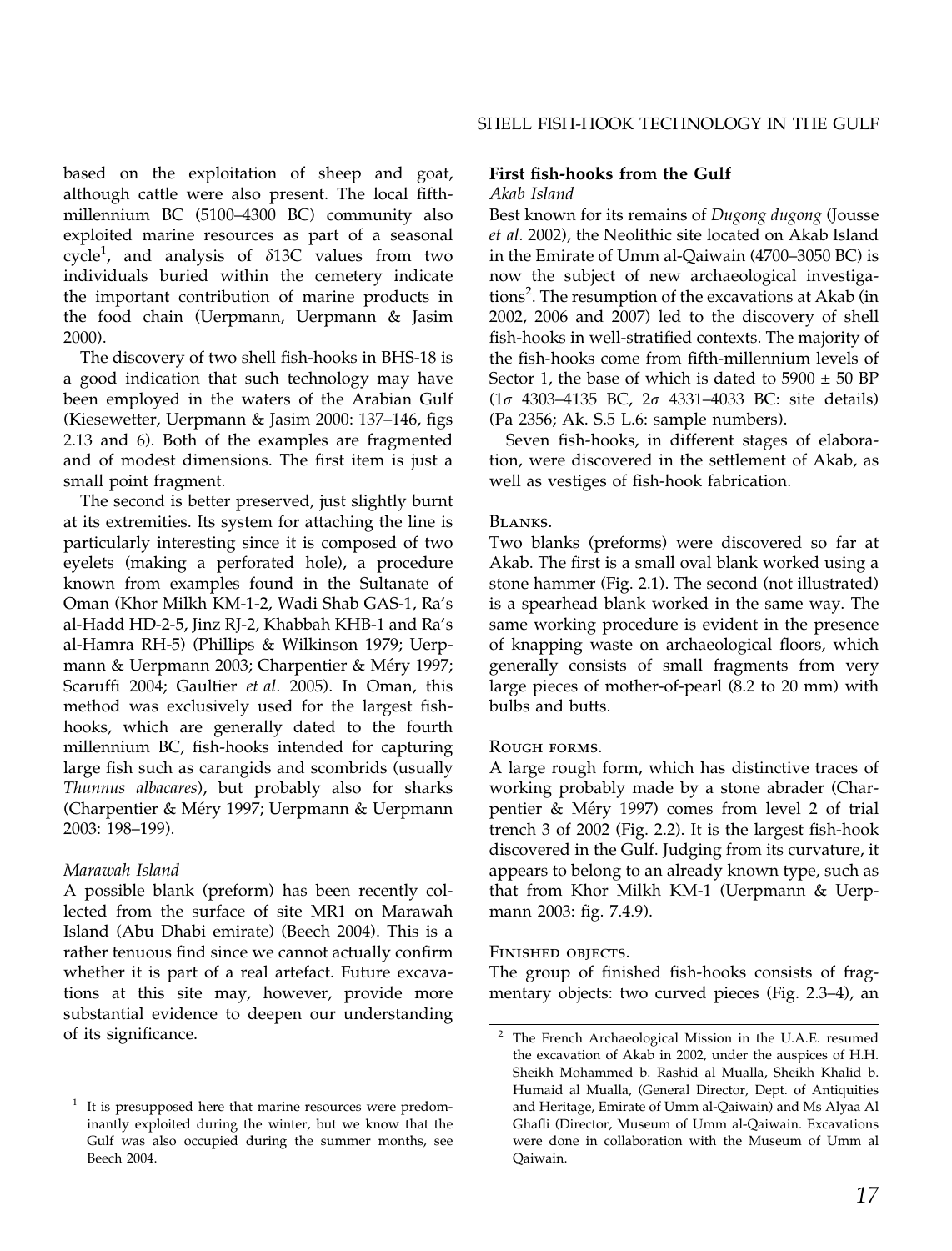## SOPHIE MÉRY ET AL.





Drawings of fish-hooks found on the site of Akab (United Arab Emirates) in levels dated to the fifth and fourth millennia. 1. blank. 2. rough form. 3 and 4. curves. 5. curved fish-hook with head missing. 6. head of a fish-hook with two eyelets.

example with no head (Figs 2.5 and 3) and a small head with two eyelets for attachment. Two curves of fish-hooks and also several fragments of pearl oysters have many perforations caused by marine organisms. Certain P. margaritifera could simply have been collected on the shore rather than taken directly from the oyster banks.



Fig. 3.

Photo of the curved fish-hook with head missing (Akab, United Arab Emirates).

The blanks, waste and rough forms confirm that fish-hooks were produced within the settlement, probably piece by piece and possibly in small 'workshops'. Similar examples are known from Suwayh SWY-1 and Ra's al-Hamra RH-6 for the fifth millennium BC, Suwayh SWY-2, Ra's al-Hadd HD-5, Ra's al-Hamra RH-5 and Wadi Shab GAS-1 for the fourth millennium BC (Biagi 1987: 15–19; Charpentier, Blin & Tosi 1998: 21–38; Biagi & Nisbet 1999: 31– 47; Méry & Charpentier 2002; Tosi & Usai 2003).

The variety in size which characterises this series of fish-hooks is indicative of diversity in the types of prey captured, confirmed by the range of bone material found at Akab, which is very well preserved because of high mineralisation. Fish represent most of the faunal remains on the site other than the shellfish, confirmed by a preliminary study made by one of us (M.B.) in October 2005 (Beech 2005). At least nine families of fish are present at the Akab site including sharks (Chondrichthyes, indet.), marine catfish (Ariidae), needlefish (Belonidae), groupers (Serranidae), jacks/trevallies (Carangidae), sea bream (Sparidae), emperors (Lethrinidae), barracudas (Sphyraenidae) and tuna (Scombridae: Thunninae).

A single large shark vertebra was identified. This came from a requiem shark (Carcharhinidae). Judging from the relative size of the vertebra, the shark must have measured at least 2 m or more in size. Marine catfish (Ariidae) were represented by neurocranial (skull) fragments as well as by otoliths. Needlefish (Belonidae) were identified in six levels by teeth, premaxillae and vertebrae fragments. Groupers (Serranidae) occurred in three levels. These all belong to the genus Epinephelus. Jacks/ trevallies (Carangidae) were quite common in the material, occurring in nine levels. Some of these remains belonged to the golden trevally (Gnathanodon speciosus). Sea breams (Sparidae) were represented in five levels by the genus Rhabdosargus, identified on the basis of its characteristic oval rear molar. Emperors (Lethrinidae) were represented by a single otolith from the genus Lethrinus. A single tooth from a barracuda (Sphyraenidae) was noted. Bones from tuna (Scombridae: Thunninae) occurred in no less than eight levels at the site. These all consisted of vertebrae that, judging from their relative size probably belonged to fish of about 1 m or less in size.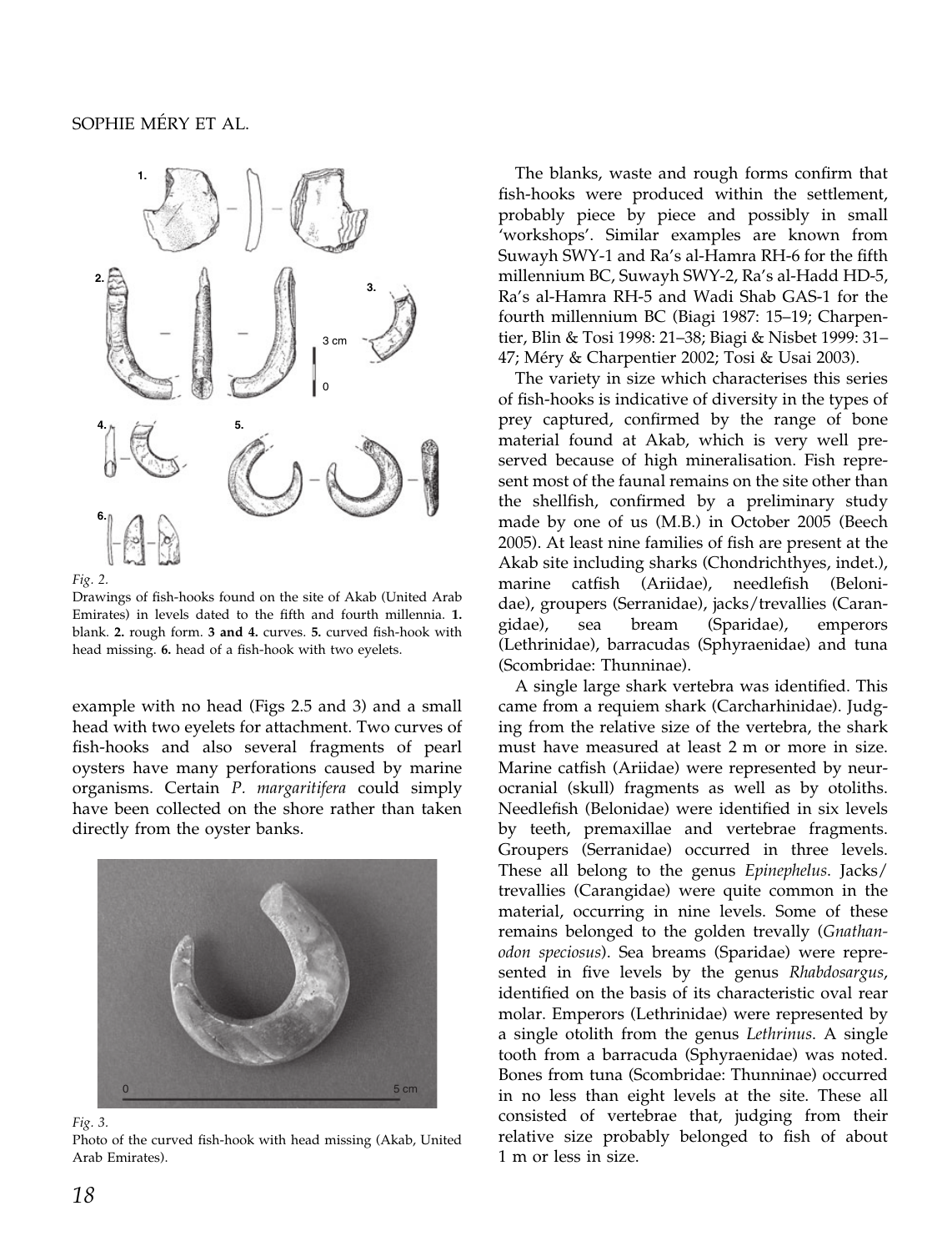It is clear from an examination of the types of fish caught at Akab that fishing took place largely in shallow water habitats. A study of the modern fish present within the Umm al-Qaiwain lagoon reported an average abundance of requiem shark, Carcharhinus dussumieri and marine catfish, Arius thalassinus (Anonymous 1984). At least three species of grouper were noted, Epinephelus areolatus, E. coioides and E. polylepis, although only E. coioides occurred in abundant quantities. A number of jacks/trevallies were commonly found within the lagoon, Gnathanodon speciosus being particularly abundant. The sea bream species Rhabdosargus sarba, emperors (Lethrinus spp.) and barracudas (Sphyraena sp.), were all reported as being abundant within the lagoon. Thus, the majority of the species represented in the archaeological material are still present in the lagoon today. Such fish could have been caught using various techniques, including tidal traps (known locally as hadrah), nets, basket traps, as well as the use of hook and line occasionally. Similar evidence that much fishing was carried out in local shallow waters was obtained from other fifth-millennium BC excavations in the vicinity of Umm al-Qaiwain, as well as the nearby later site of ed-Dur (Beech 2004; Uerpmann & Uerpmann 1996; Van Neer & Gautier 2003: 110–118).

Although the majority of the fish could have been caught in the neighbouring Umm al-Qaiwain lagoon, tuna (Scombridae: Thunninae) were probably caught outside the lagoon in open water. Their presence was not noted in the study of present-day fish caught within the lagoon. An important point to bear in mind is that although small quantities of tuna can be caught all year round, they are far more abundant at certain times of the year in the Gulf waters of the northern emirates. For example, in 1982 in the waters of Ras al-Khaimah, most of the annual tuna catch was made during the months of April and May. Tuna fishing may therefore have been a seasonal activity for Akab's inhabitants.

## Shimal

The collections at the National Museum of Ras al-Khaimah include an intact Neolithic fish-hook found at Shimal (Kästner 1991: 27, pl. 11C)<sup>3</sup>. It was

discovered near a Wadi Suq tomb (SH501) dating to the second millennium BC. However, the fish-hook was manufactured during the fifth–fourth millennia BC and had been picked up and moved during the Bronze Age, then deposited in the horizons lying outside the construction of the tomb. The morphology of this fish-hook is similar to, and its dimensions are nearly as big as, some of the examples from Ra's al-Khabbah, KHB-1. Like other examples from Suwayh, or Ra's al-Hamra, this example did not have a specific means of attachment.

## Discussion

The fact that the waters of the Arabian Gulf are largely shallow and edged by sandy shores has led some archaeologists to the hypothesis that shell fishhooks were not employed in this part of Arabia at the beginning of this period. The situation in the Gulf meant that it was more effective to use fishing technology such as traps, rather than to fish in the deeper waters of the Indian Ocean where line fishing and the use of shell fish-hooks could more effectively be used to capture tuna at the limits of the pelagic zone. When did fixed barrier traps, known locally as hadrah or sikar, begin to be used in the Gulf? From Kuwait to the U.A.E. such barrier traps are well documented by recent ethnographic sources (Serjeant 1968; Taki 1970; Desse-Berset 1995; Beech 2004). Even though their presence is not in evidence on archaeological sites in the Gulf, it cannot be excluded that they were used in the Neolithic or the Bronze Age.

The new evidence at Akab and certain other sites of the U.A.E. clearly demonstrates that the technology of shell fish-hooks dates back to the fifth millennium BC in the Gulf, and it is quite remarkable that such items were employed by the early Neolithic communities in such an effective manner. A line with a vertical fish-hook, and sometimes small bone points and two distal points (bipoints), were successfully used to catch the predominantly carnivorous fish that were being targeted.

It was formerly believed that most coastal Neolithic sites in the Gulf concentrated on fishing in shallow inshore waters (Desse 1988: 157–165, 225– 226; Uerpmann & Uerpmann 1996; Driesch & Manhart 2000: 50–67). However, a recent and comprehensive study of fish bones from a number of coastal

We cordially thank Christian Velde of the National Museum of Ra's al-Khaimah for access to this document.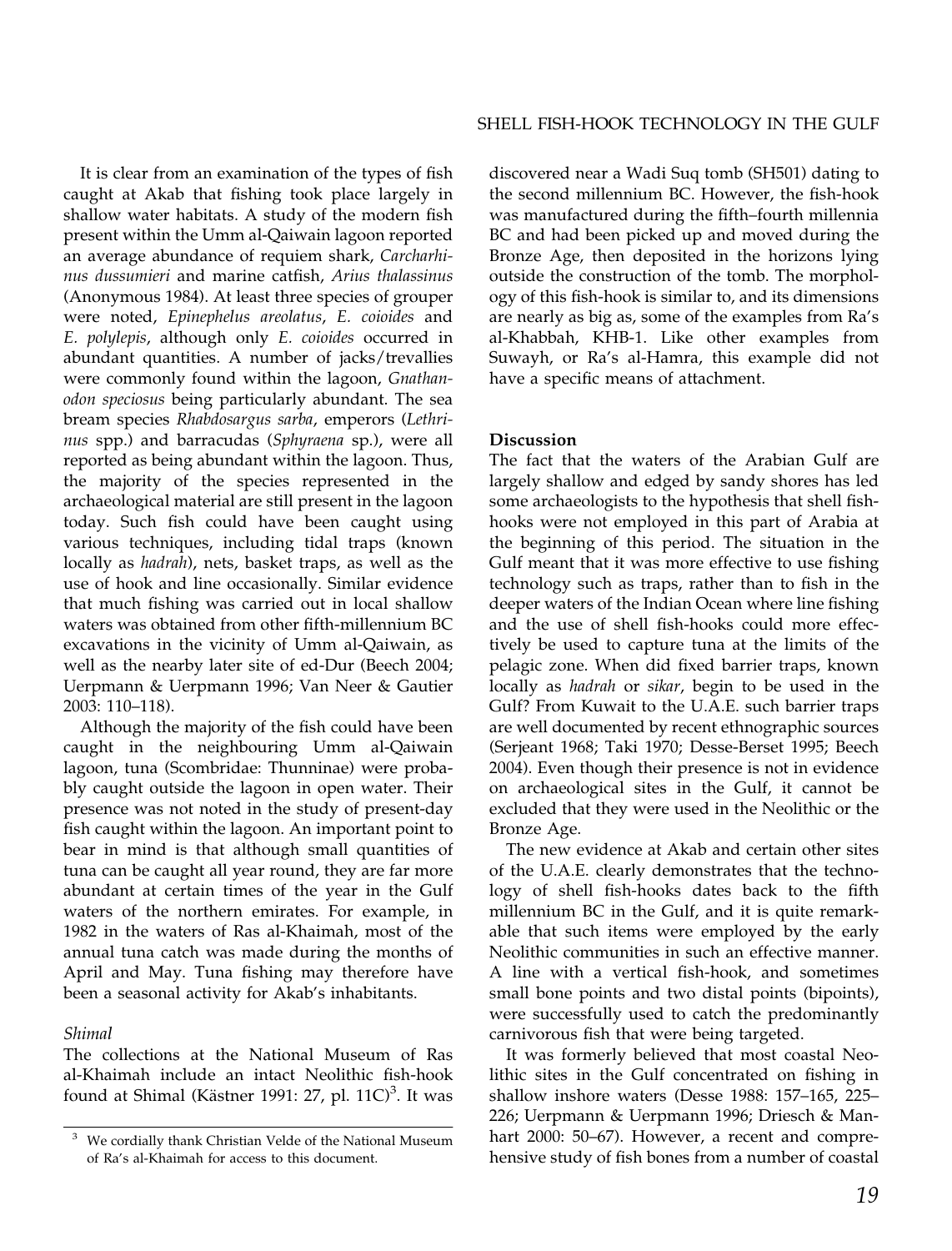# SOPHIE MÉRY ET AL.

sites in the Gulf provides us with new information on the types of fish captured using these tools (Beech 2002, 2003, 2004, 2005; in press a; in press b; Beech & Al-Hussaini 2005). It appears that the early Neolithic fishing communities of the Gulf were capable of fishing in deep offshore waters where they targeted ocean fish such as tuna. The bone remains at Akab indicate that fishing largely took place in the shallow water habitats of the lagoon, but that tuna were probably caught outside the lagoon in open water. Evidence for such activities has also been found at DA11 on Dalma Island in the United Arab Emirates, and at As Sabiyah H3 in Kuwait. Thus, other coastal areas in the Gulf must have used shell fish-hooks, and their rarity may be simply related to poor preservation at certain sites. New data and information will probably result from further archaeological excavations in the region.

Whilst it is possible that some artefacts, such as those from Buhais, may be interpreted as jewellery, we consider that it is more likely that they represent fish-hooks. The deliberate deposition of tools (utilitarian objects) in graves is in itself a deeply

#### References

- Anonymous. 1984. Studies on the mariculture environment of Umm al Quwain lagoon and the experimental rearing of shrimp, rabbitfish and mullet. Department of Fisheries, United Arab Emirates, Ministry of Agriculture and Fisheries, Technical Report 8: 1–72.
- Beech, M. 2002. Fishing in the 'Ubaid: A review of fish-bone assemblages from early prehistoric coastal settlements in the Arabian Gulf. JOS 12: 25–40.
- Beech, M. 2003. The development of fishing in the United Arab Emirates: a zooarchaeological perspective. Pages 289–308 in Potts, D.T., Naboodah, H. & Hellyer, P. (eds), Archaeology of the United Arab Emirates: Proceedings of the First International Conference on the Archaeology of the UAE (London, Trident).
- Beech, M. 2004. In the Land of the Ichthyophagi. Modelling fish exploitation in the Arabian Gulf and Gulf of Oman from the 5th millennium BC to the Late Islamic period. (Abu Dhabi Islands Archaeological Survey Monograph 1). Oxford: BAR Int. Ser. 1217.
- Beech, M. 2005. Preliminary report on the shells, crabs, fish and mammal bones from the 2002 excavations on Akab island, Umm al-Qaiwain, United Arab Emirates. Unpublished manuscript.
- Beech, M. in press a. In Search of the Ichthyophagoi: Neolithic fishing communities of the Arabian Gulf and Gulf of Oman. Journal of Magan Studies.
- Beech, M. in press b. The Animal Bones. In Carter, R. & Crawford, H. (eds), Early settlement and seafaring in the Persian Gulf: The view from an Ubaid-related Neolithic site in As-Sabiyah, Kuwait (6th– 5th millennium BCE) (Boston and Leiden, Brill).
- Beech, M. & Al-Husaini, M. 2005. Preliminary report on the vertebrate fauna from site H3, Sabiyah: An Arabian Neolithic/'Ubaid site in Kuwait. Pages 124–138 in Buitenhuis, H., Choyke, A.M., Martin, L., Bartosiewicz, L. & Mashkour, M. (eds), Archaeozoology of the Near East  $VI$  — Proceedings of the sixth international symposium on the archaeozoology of southwestern Asia and adjacent areas (Groningen, ARC Publicatie 123).

symbolic act that is well attested in the prehistory of the region. These items were likely to be the personal belongings of occasional/seasonal fishermen who frequented the shores of the East Arabian seaboard.

## Conclusion

Sixth- to fourth-millennia BC shell fish-hooks are now documented along the coast of a vast geographical area: the south-eastern part of the Gulf, the Arabian Sea and the Gulf of Oman. This is not the first time that archaeologists have observed a very large-scale distribution of a certain category of Neolithic artefacts (e.g. Engina mendicaria beads) or technology in Arabia, but it strongly indicates that certain cultural traits were shared throughout the Oman peninsula during the Neolithic period. Shell fish-hooks disappear locally when the first metal curved fish-hooks, made from small copper rods, appeared in the first phase of the Early Bronze Age (or Hafit period,  $c$ . 3000 BC).

- Biagi, P. 1987. The prehistoric fishermen settlements of RH5 and RH6 at Qurm, Sultanate of Oman. PSAS 17: 15–19.
- Biagi, P. & Nisbet, R. 1999. The shellmiddens sites of RH-5 and RH-6 (Muscat, Sultanate of Oman) in their environmental setting. Archaeologia Polona 37: 31–47.
- Biagi, P. & Travers, R.A. 1985. Non-Mammalian osteological remains and fishing implements at RH-5 and RH-6, Muscat. EW 35: 407–410.
- Carter, R. & Crawford, H.E.W. 2003. The Kuwait-British Archaeological Expedition to as-Sabiyah: report on the fourth season's work. Iraq 65: 77–90.
- Charpentier, V. & Méry, S. 1997. Hameçons en nacre et limes en pierre d'Océanie et d'Océan Indien: Analyse d'une tendance. Journal de la société des Océanistes 2: 147-156.
- Charpentier, V., Blin, O. & Tosi, M. 1998. Un village de pêcheurs néolithiques de la péninsule d'Oman: Suwayh 2 (SWY-2), première campagne de fouille. PSAS 28: 21–38.
- Desse, J. 1988. Khor 'P', Khor 'F.B.' et 'Shagra'. Les faunes. Le rôle de la